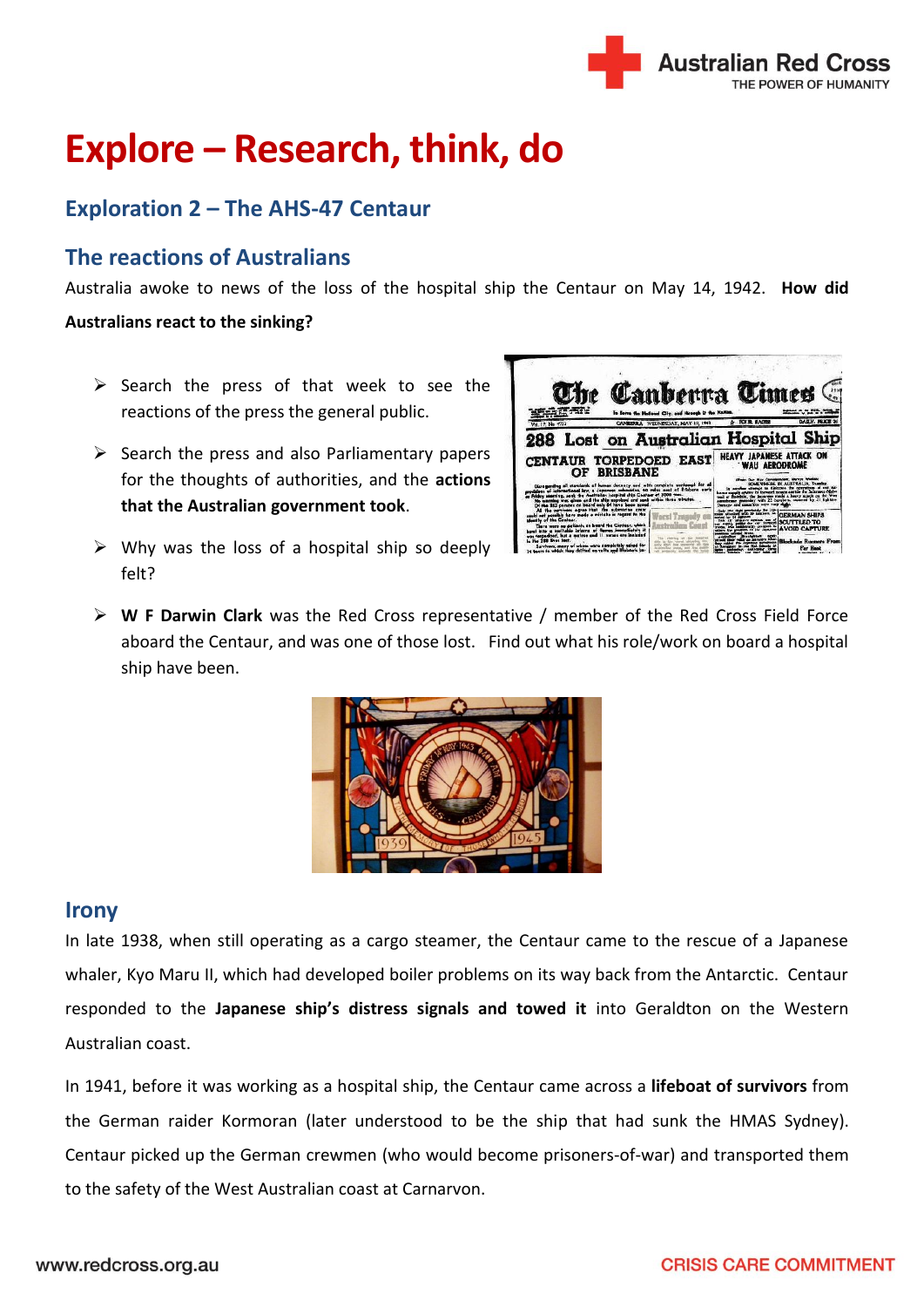- These incidents are sometimes called the **'two ironies'** in the history of the Centaur. How do the two rescues performed by the Centaur seem to make its sinking worse? What do you think 'irony' means?
- When the Geneva Conventions work well, it is often because there is an **element of mutual need.** What one side does for the other is returned – and that makes a worthwhile deal. Find an example of that – drawing on any one of the four Geneva Conventions, in any armed conflict.

## **Justice for the Centaur?**

The naval captain responsible for the sinking of the Centaur was (Lieutenant Commander) **LCDR Hajime** 

#### **Nagakawa, captain of Japanese submarine I-177.**

- When/how was Nagakawa identified as the one **responsible for the sinking**?
- $\triangleright$  What happened to Nagakawa: Was he ever tried for the Centaur tragedy?
- $\triangleright$  For what other crime was he convicted and punished?
- What do you think might be an **appropriate sentence** for the sinking of the Centaur? Assume that the captain deliberately sank what he knew to be an unarmed hospital ship. Justify your answer.
- $\triangleright$  Can you find examples of naval captains from World War 2 who did face courts for war crimes?
- What is the **point of war crimes trials**? Are they important at the end of war, or is it better to forgive and forget? Why?
- LCDR Nakagawa did claim later that he was **following the orders of his superior officer**, Vice Admiral Shiro Takasu. Do you think this is an adequate excuse? Why or why not?
- Many leading Nazis (right) made the plea of **'I was just following orders'** at the Nuremberg trials at the end of World War 2. How did the judges react to that line of argument?